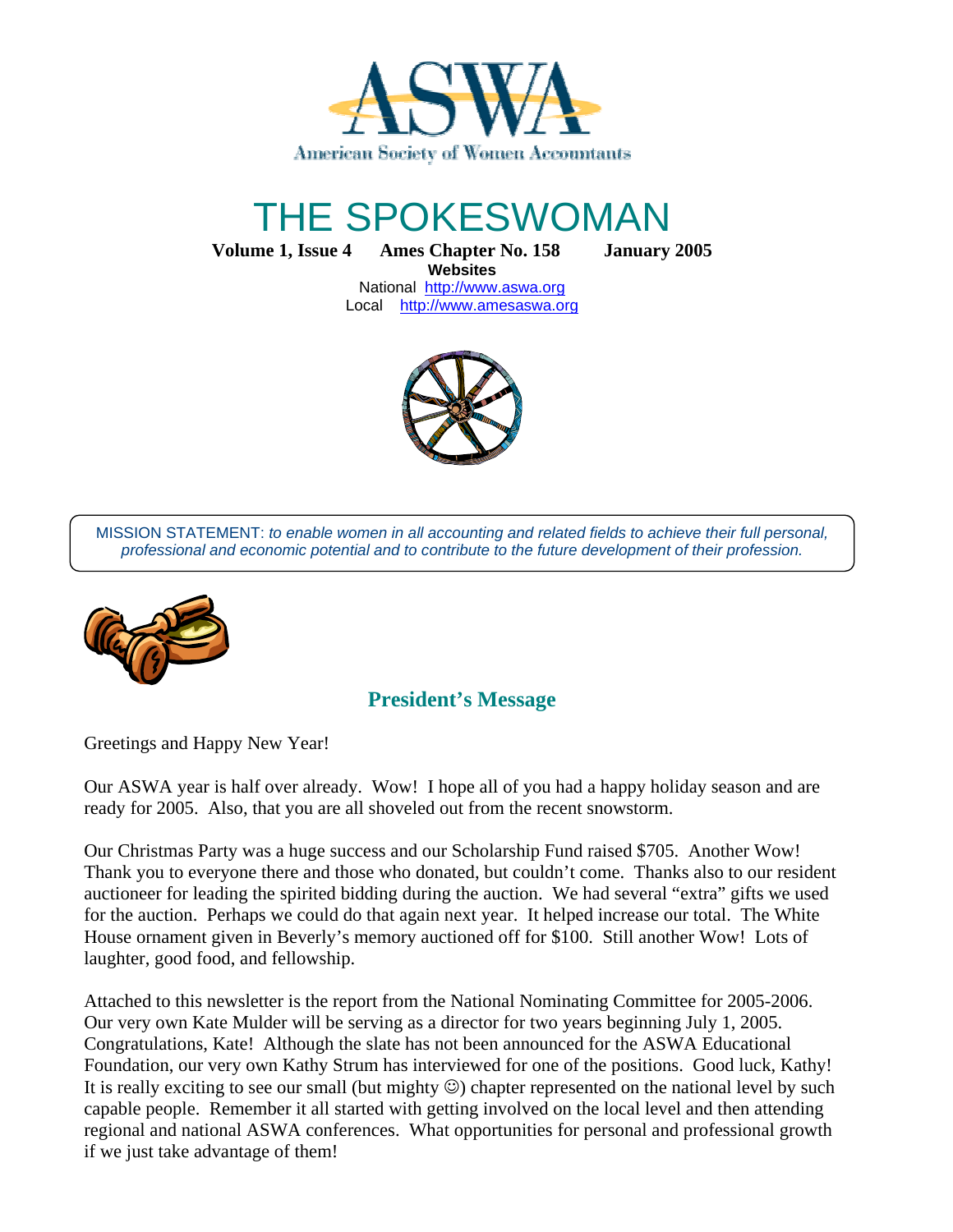January begins a busy time for most, if not all, of us. Please try to schedule a break on our meeting nights during this busy period. We all need to "refresh" and getting together for dinner and a meeting with our ASWA colleagues does just that. Or come to the networking luncheons if you can't make an evening of it. More good food and fun.

Hope to see many of you at the January  $19<sup>th</sup>$  meeting.

Karen Jacobson President

# **January Meeting Notice Wednesday, January 19, 2005**

Starlight Village Buford's Restaurant 2601 East  $13<sup>th</sup>$  Street Ames, IA

Networking 5:30 Speaker 6:00 Dinner/Meeting 7:00

#### **Topic: Tax Update Speaker: Dave Howe**

**Dinner Reservations by noon Tuesday, January 18, 2005 Kara Mikesell 515-232-7080 Email:** klmikesell@mcleodusa.net

# **Standing Reservation List**

As Program Committee, we are implementing a **"Standing Reservation List"** for members who would like to be confirmed as attending each meeting. This means that these members will NOT need to RSVP for the meal count. However they will need to let us know if they WILL NOT be attending. If the Chapter has to pay for a meal for a person with a standing reservation when they are not present and have not notified us they will not be attending, that member is responsible for paying for that meal. We will have the "Standing Reservation List" published with each newsletter. You can be added or removed from this list at anytime by contacting us.

If you are interested in be included on the Standing Reservation List or have questions, please email Marsha at marsha.peterson@mchsi.com or Kate at cmulder@nev.hfmgt.com.

Kara Mikesell

Cindy Sippel Jan Duffy Karen Jacobson Kate Mulder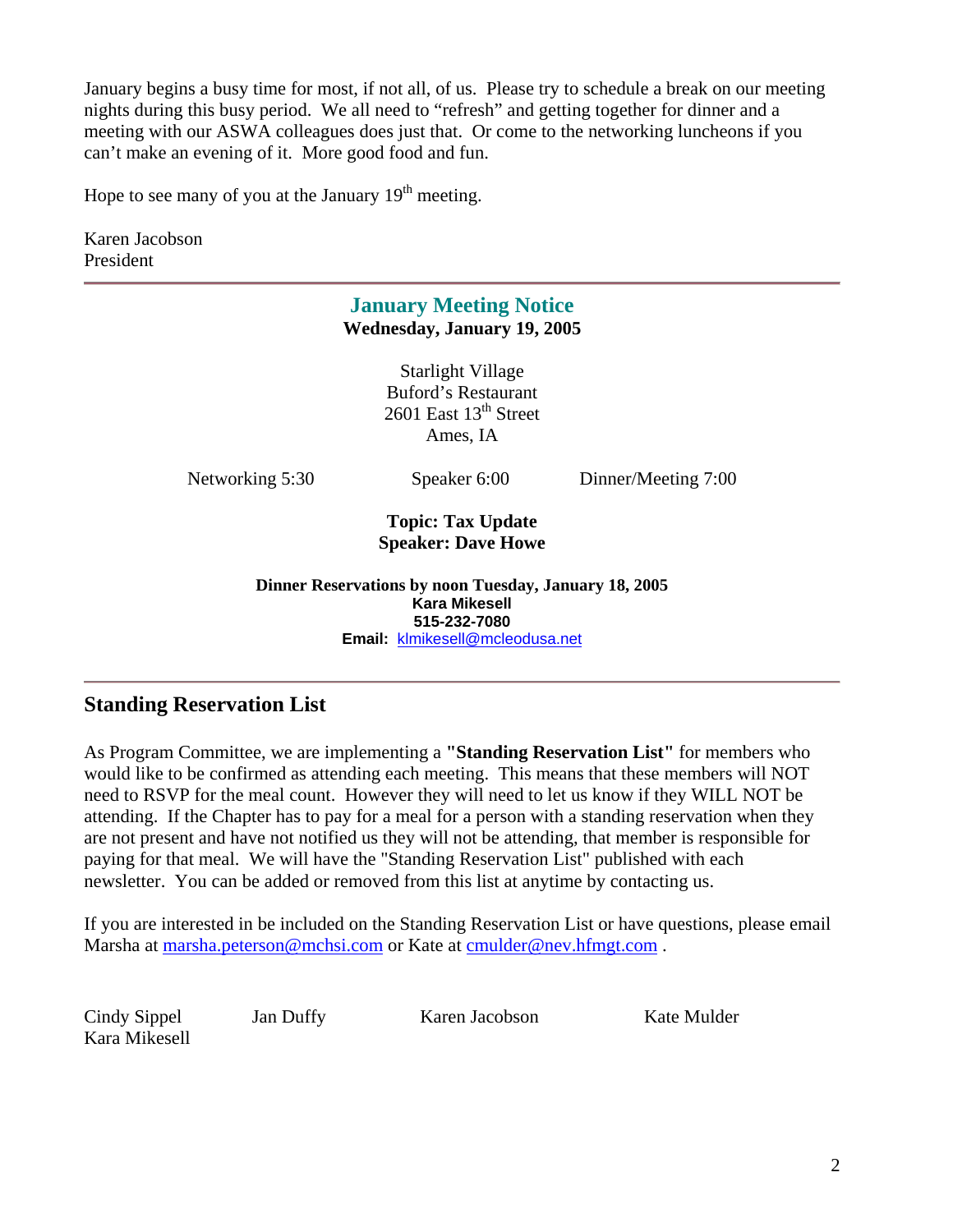# **Speaker Information**

Dave Hove is a Tax Partner at LWBJ, LLP is a full service accounting, tax and business consulting firm of over 35 people with offices in Ames, West Des Moines and Marshalltown.

In addition to being responsible for setting the firm's tax policies and maintaining the quality control standards of all tax services provided by LWBJ, Dave provides business consulting and tax services to businesses of all sizes and their owners. Dave has worked extensively with corporations in the manufacturing, technology, distribution, transportation and construction industries, including businesses with multi state and international operations. Dave is heavily involved with mergers and acquisitions and providing consulting to all types of businesses on tax accounting methods and cash flow strategies. Prior to joining LWBJ, LLP Dave was a Tax Director with KPMG, LLP where he was the Iowa leader of the commercial federal, state and international tax practice, where his client base included many publicly held companies with revenues in excess of \$1 billion dollars. Dave started his career with the Internal Revenue Service as a Revenue Agent in the Des Moines office.

Dave is on the Board of Directors for the Iowa Taxpayer's Association where he is responsible for working with current legislators and the Iowa Department of Revenue in drafting business tax legislation, specifically legislation related to S Corporations. Dave has also been a frequent speaker and CPE instructor on such topics as Multi State Planning and Developments, Tax Planning for Exporters, Wealth and Asset Protection, Real Estate Tax Strategies and Like-Kind Exchanges, Forensic Accounting, and Tax Issues of Divorce. Dave has also spoken to various accounting clubs and students at Iowa State University, Drake University and local high schools.

Dave graduated from Iowa State University in 1983 and is currently a member of the AICPA and ISCPA.

# **Coming Attractions**



# **Coming Attractions**

#### **Member Meeting Dates Speaker/Topic**

Wed. March 16, 2005 Sue Ravencroft--Malls Wed. June 15, 2005 Effective Networking

Wed. February 16, 2005 **Dr. Mark V Redmond--Effective Interpersonal Communication** Wed. April 20, 2005 Dr. Sam Warren--Paperless Office Wed. May 18, 2005 Computer Technology Security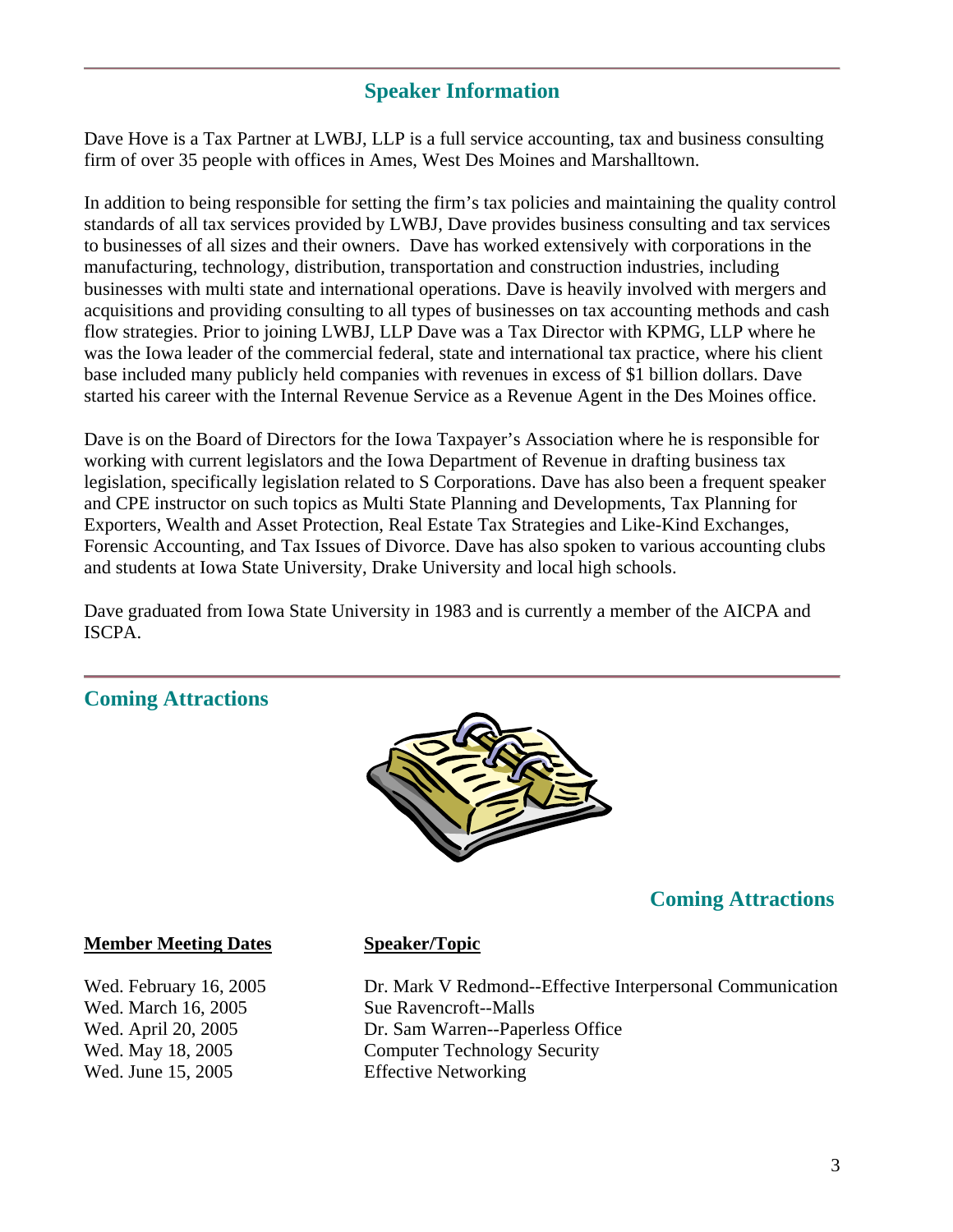

#### **Networking Luncheons**

RSVP to Jan Duffy at 294-1481 or 232-2213........ juluffy@iastate.edu

| Date               | Location              | Time  | RSVP by noon on: |
|--------------------|-----------------------|-------|------------------|
| Friday, February 5 | Dublin Bay            | 12:00 | February 4       |
| Wednesday, March 2 | The Mandarin          | 12:00 | March 1          |
| Monday, April 4    | <b>Red Lobster</b>    | 12:00 | April 3          |
| Thursday, May 5    | <b>Hickory Park</b>   | 11:45 | May 4            |
| Monday, May 30     | Panera                | 11:45 | May 29           |
| Wednesday, July 6  | Cazador's (west Ames) | 12:00 | July 5           |

## **January Meeting Agenda**

**ASWA Membership Meeting January 19, 2005** 

- 1. Call to Order
- 2. Quorum
- 3. Approval of November minutes
- 4. Treasurer's Report
	- a. Monthly Report
- 5. Committee Reports
	- a. Membership
		- (1) Presentation of certificates
	- b. Program
		- (1) Report on Educational Seminar
	- c. Bulletin
	- d. Scholarship
- 6. Regional Director Report (optional)
- 7. Old Business
- 8. New Business
	- a. Nominating Committee
	- b. Member of the Year Committee
	- c. Bylaws Committee
- 9. Announcements
	- a. Next meeting February 16, 2005, Buford's, Ames
	- b. Networking Luncheon Friday, February 4, 2005 Dublin Bay 12:00 noon
- 10. Adjournment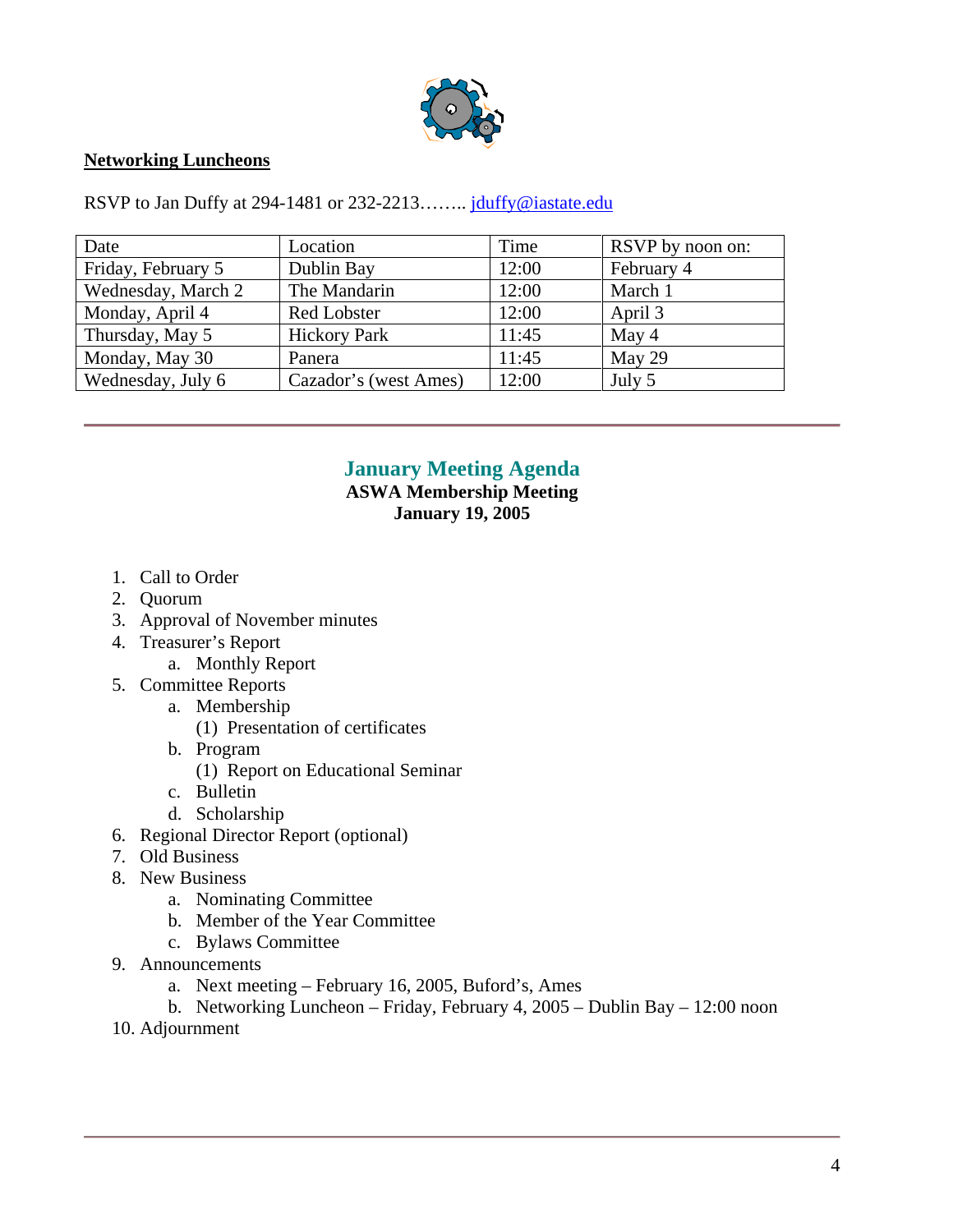#### **Member News**

We would like to welcome all of our new members. Carolyn Bauer, Mary Cox, & Yuanxin Liu have recently joined our chapter. We would also like to welcome back Dominique Bryant who has been unable to meet with us recently. We are all looking forward to getting acquainted with all of you.

Pat Jenkins has recently accepted a new position as staff accountant at LGI in Ankeny. Congratulations!

#### **Membership Minutes**

**Minutes American Society of Women Accountants**  Ames Chapter #158 Membership Meeting **November 14, 2004** 

- **Call to Order:** The November 2004 Membership Meeting of the Ames Chapter #158 was called to order by President Karen Jacobson in Ames on Wednesday, November 17. Those in attendance were Karen Jacobson, Carolyn Bauer, Kara Mikesell, Kathy Strum, Kate Mulder, Nancy Campbell, Sue Rybolt, Jan Duffy, Theresa Samson, Pat Jenkins, Dominique Bryant, Annemarie Kurtenbach, and Cindy Sippel and guests Elisa Gibson, Judy Anderson and Carol. A quorum was present.
- **Approval of Minutes:** A motion was made by Kate Mulder and seconded by Sue Rybolt to approve the minutes of the May, September and October meetings. The motion passed.
- **Treasurer's Report:** Treasurer's report was presented and placed on file for review. Based on the discussion from the National conference, there was no change made to the budget for the donation to the foundation.

#### **Committee Reports:**

- **Membership Committee:** Two applications for membership were approved at the October meeting. Carolyn Bauer was presented with her membership certificate.
- **Program:** Most programs for the year have been lined up. There was no new information presented on the proposed education seminar.
- **Bulletin:** Please send Kara Mikesell any information you would like published in the bulletin.
- **Scholarship:** Karen Jacobson told the members about a donation to our chapter's scholarship fund of \$100 from Christie Olsen, the ASWA National President. This donation was made in memory of Beverly Wandling.
- **Regional Director Report:** Kate Mulder reported that the ASWA website is a good source of information. There is a new membership recruiting campaign that runs from July 2004 through June 2005. There is also a new ASWA Education Foundation that will provide national scholarships.
- **Old Business:** None

#### **New Business:**

- **ASWA National Conference:** The members attending the national conference reported that there were over 300 attendees from 73 chapters. At the business meeting the by law regarding the approval of member applications passed with no comments against it. Karen reported that the current president of the Chapter Presidents' Council was re-elected. As always, the members attending the conference had a great time and recommend it for all members.
- **New National Membership Campaign:** As mentioned above, there is a new member recruitment campaign. Additional details, including prizes, can be found on the ASWA website WWW.ASWA.ORG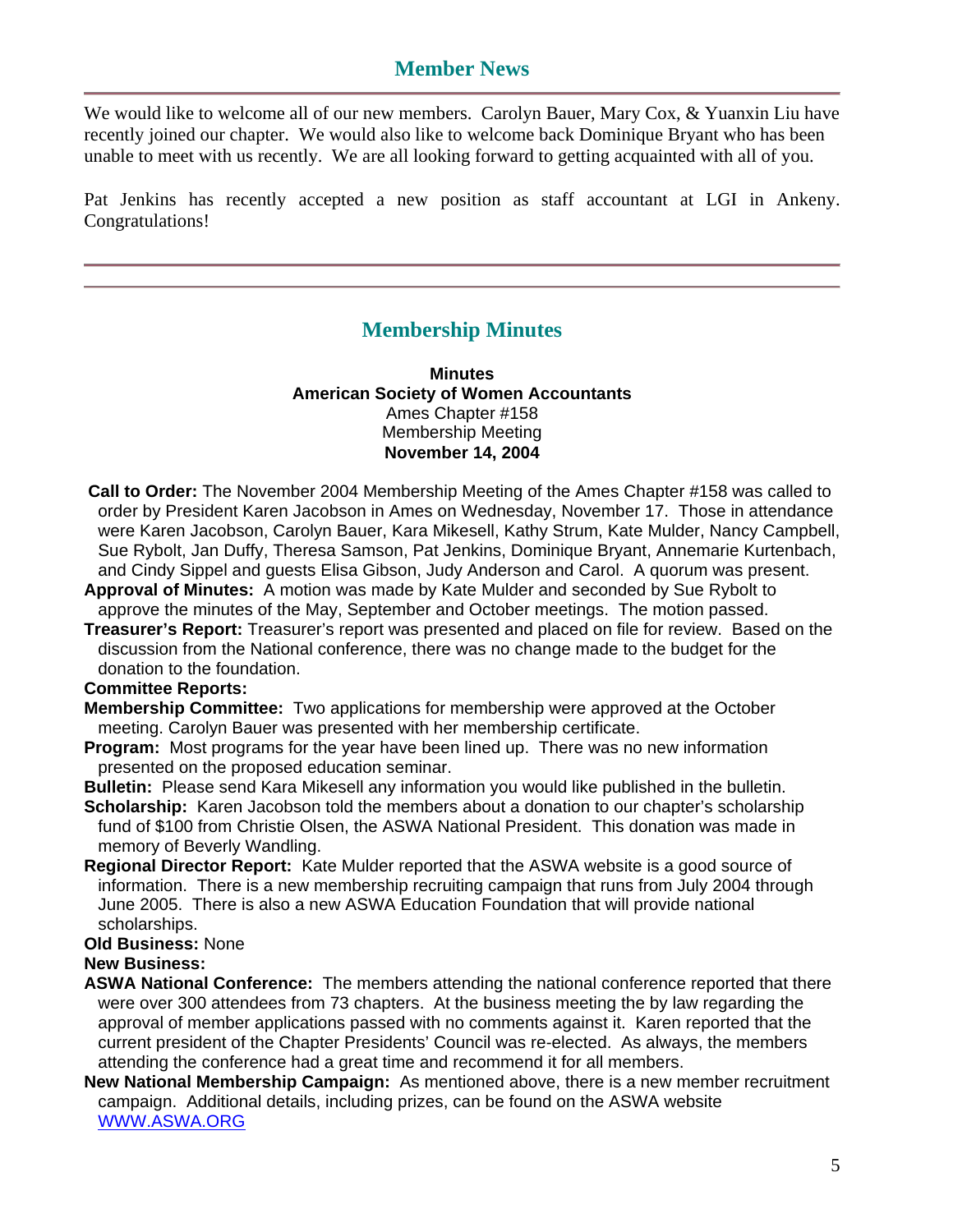**Christmas Party:** The chapter Christmas party will be held on our regular meeting night in December, Wednesday, December 15. The party will be at Kate Mulder's house beginning at 6:30. A sign-up sheet was passed around for dinner items. Kate and Kathy will be providing lasagna. Bring a white elephant gift to exchange and your checkbook for scholarship donations. **Announcements:** 

**ISU CPE Conference:** ISU will be holding a CPE conference on December 6. **New local web page:** The chapter web page is now located at WWW.AMESASWA.ORG **Next meeting:** Wednesday, December 15, 2004 at Kate Mulder's house, 4705 Dover Drive, Ames. **Networking Luncheons:** Tuesday, November 30, Wallaby's at 12:00 noon. **Adjournment:** The meeting was adjourned.

Respectfully submitted, Cindy Sippel Acting Secretary

# **News from National**

The December issue of ASWA's THE COMMUNIQUÉ is now available online at http://www.aswa.org/files/members/December\_2004.pdf

This issue contains:

- $\blacktriangleright$ The 2005 ASWA/AWSCPA JNC Call for Presentations
- $\blacktriangleright$ Information about ASWA's eDirectory
- $\blacktriangleright$ "Quick Tips on ASWA's Membership and Renewal Process"
- $\blacktriangleright$ Tips for "Planning Successful Meetings"
- $\blacktriangleright$ The 2005-2006 Dues Rate Form
- $\blacktriangleright$ Upcoming National and Regional Events
- $\blacktriangleright$ 2004 ASWA/AWSCPA Joint National Conference Recap

In every issue:

- $\blacktriangleright$ Upcoming Calendar of Events
- $\blacktriangleright$ Regional Director Listing

If you have trouble logging in or have any questions, please do not hesitate to contact us at ASWA at aswa@aswa.org or (703) 506-3265.

#### **From the National Nominating Committee**

Betsy Ann Scott, CPA Chair, 2005-2006 Nominating Committee

Tonia Matheny **Anne Christensen** 

Member, Nominating Committee Member, Nominating Committee

The report of the 2005-2006 National Nominating Committee is attached. This report is to be presented to your chapter at your regular January meeting or at a special meeting held during January for that purpose.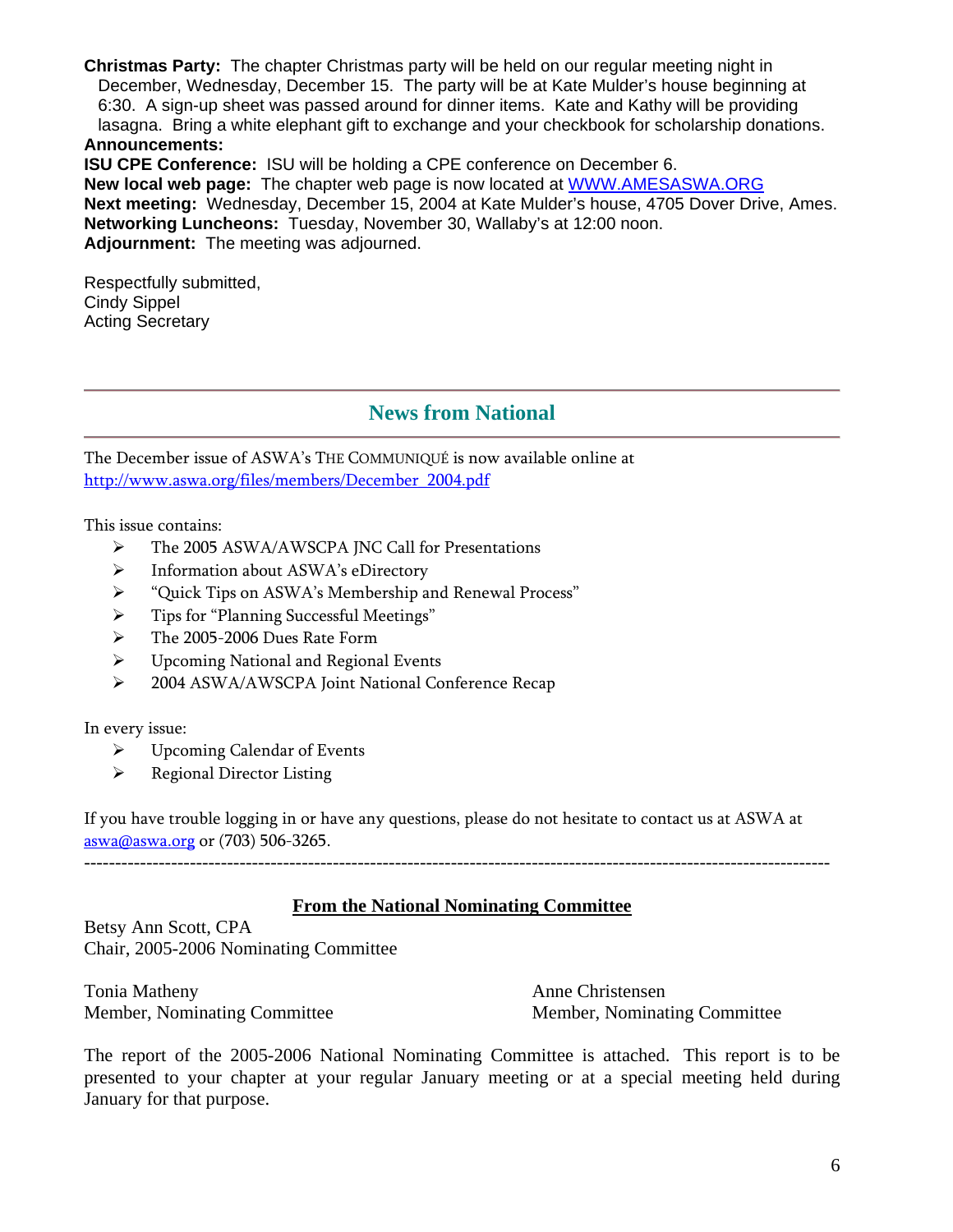The Committee is grateful to all chapters who submitted names of members for consideration and is confident that the affairs of the Society will be in capable hands if entrusted to the members listed.

In the event your chapter desires to place additional names on the ballot, attention is called to Article V, Section 3 of the National Bylaws, as amended October, 1985, which reads, in part, as follows:

Article V, Nominations and Election

 Section 3--"Additional nominees may be added to the ballot provided consent of the member has been obtained, a petition has been signed by at least ten members from each of five chapters and is mailed to the President to be received not later than February 8."

If you have any further questions, please contact National Headquarters.

## AMERICAN SOCIETY OF WOMEN ACCOUNTANTS REPORT OF THE 2005-2006 NATIONAL NOMINATING COMMITTEE

| President                         |  | Elected in the spring of 2004 for a term starting July 1, 2005<br>Billings, Chapter<br>Debbie L. Michael, CPA |                               |  |
|-----------------------------------|--|---------------------------------------------------------------------------------------------------------------|-------------------------------|--|
| President-Elect                   |  | To serve as National President in 2006-20007                                                                  |                               |  |
|                                   |  | Joy N. Barron                                                                                                 | Birmingham Chapter            |  |
| <b>Vice Presidents</b>            |  | Karen J. Gunther                                                                                              | <b>Boston Chapter</b>         |  |
|                                   |  | Sarah R. Wheatley                                                                                             | Denver Chapter                |  |
| Secretary                         |  | Tracy L. Johnson, CPA                                                                                         | San Antonio Chapter           |  |
|                                   |  |                                                                                                               |                               |  |
| Treasurer                         |  | Barbara W. Covington                                                                                          | Fort Walton Beach Chapter     |  |
| <b>Directors</b>                  |  | To serve two years, July 1, 2005 to June 30, 2007                                                             |                               |  |
|                                   |  | Stacey L. Craig, CPA                                                                                          | Phoenix Chapter               |  |
|                                   |  | Susan R. Tripepi                                                                                              | Akron/Canton Chapter          |  |
|                                   |  | Catherine A. Mulder, CPA                                                                                      | Ames Chapter                  |  |
|                                   |  | Cheryl Willers                                                                                                | <b>Flagstaff Chapter</b>      |  |
| Director                          |  | To serve one year July 1, 2005 to June 30, 2006                                                               |                               |  |
|                                   |  | Barbara A. Sheetz, CPA                                                                                        | West Palm Beach Chapter       |  |
|                                   |  |                                                                                                               |                               |  |
| <b>Immediate Past President</b>   |  | Christi L. Olsen, CPA                                                                                         | Omaha Chapter                 |  |
| <b>Directors</b><br>June 30, 2006 |  | Serving the second year of a two-year term. Elected in the spring of 2004 to serve until                      |                               |  |
|                                   |  | Monika P. Miles, CPA                                                                                          | <b>Silicon Valley Chapter</b> |  |
|                                   |  | <b>Jeanette Ding</b>                                                                                          | San Diego Chapter             |  |
|                                   |  | Vivian L. Moller, CPA                                                                                         | Milwaukee Chapter             |  |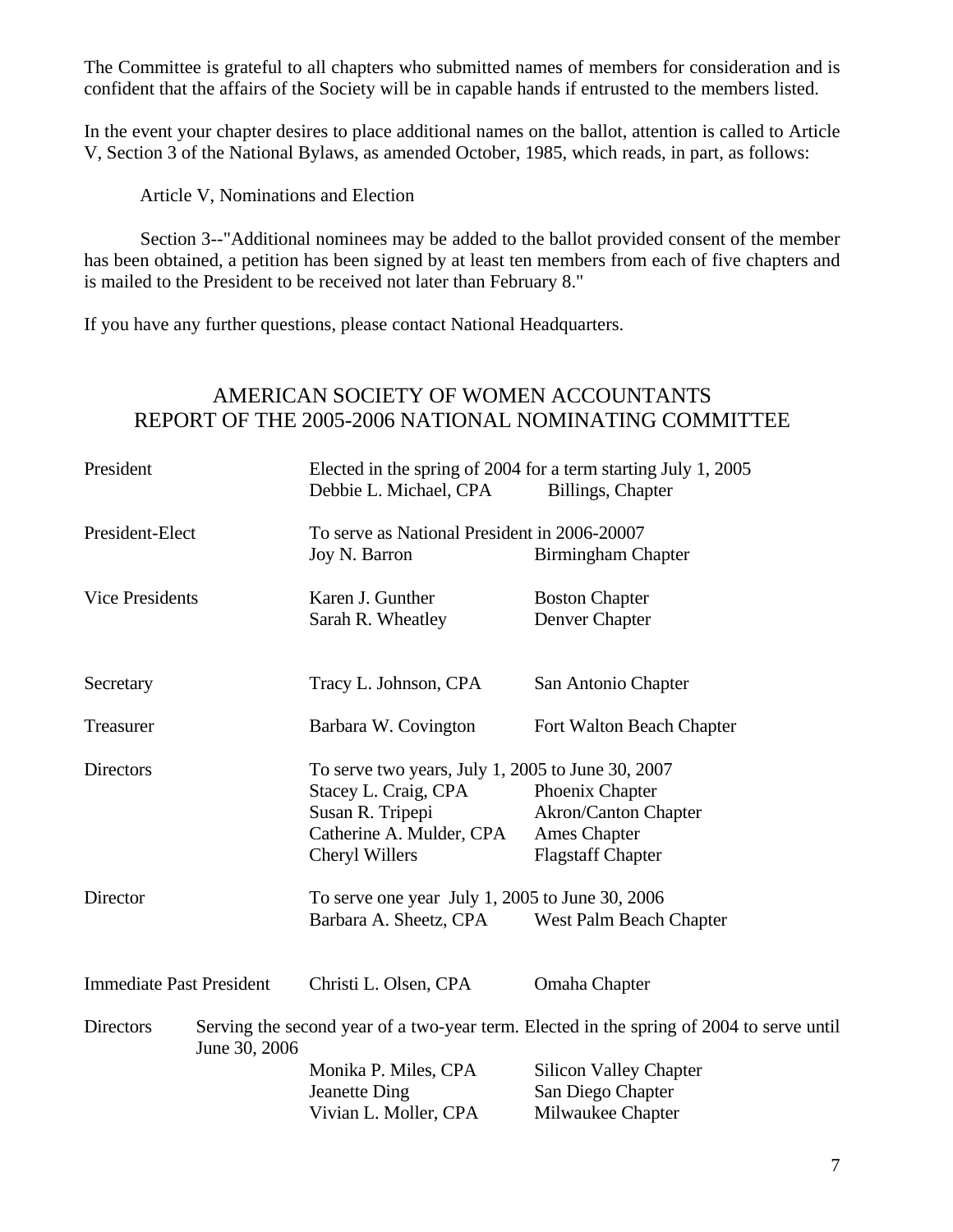#### **Other News**

#### **Free Credit Reports Available**

Starting December 1, 2004, US residents will be able to receive copies of their current credit reports free. Under the Fair and Accurate Credit Transaction Act, all US residents will be allowed one free credit report per year from each of the three main national credit bureaus. This Act is intended to assist people in protecting their credit ratings and curbing identity fraud. The following is the schedule as to when the credit reports will be available:

| <b>Western States</b>     | December 1, 2004                                                        |
|---------------------------|-------------------------------------------------------------------------|
| <b>Mid-Western States</b> | <b>March 1, 2005</b>                                                    |
| <b>Southern States</b>    | June 1, 2005                                                            |
| <b>Eastern States</b>     | September 1, 2005                                                       |
|                           | To obtain your free credit reports, you have several different options: |

Online:www.annualcreditreport.com

- Phone: 877-322-8228
- Mail: Annual Credit Report Request Service PO Box 105281 Atlanta, GA 30348-5281

You will be required to provide your name, address, Social Security number, and date of birth.

------------------------------------------------------------------------------------------------------------------------ TO: Professional Tax Preparer FROM: Iowa DNR- Wildlife Diversity Program RE: Tax Checkoff funding source

The "Fish/Wildlife Fund" Checkoff is the main funding source for the Iowa Dept. of Natural Resources- Wildlife Diversity Program. The Webfile and Telefile version has a **built in "prompt"** that asks if the user wishes to contribute to any checkoffs. Research has shown the webfile/telefile format of submitting taxes has nearly **TWICE** the participation over e-file and traditional filers.

Conversely, the traditional/e-file version has no automatic "prompt" at-the-desk (so to speak). We feel that by reminding the tax preparers to "prompt" their client at-the-desk, we can realize a similar participation rate among e-filers. With nearly 800,000 e-filers and only 45,000 webfile/telefilers, the funding potential is significant.

The message is simple: **Please ask your client** "Would you like to contribute to any Checkoffs?"

Tax year 2003 proved to show the biggest checkoff increase in four years as a result of about 5% tax preparers participation. With >10% participation among preparers, to "prompt" at the desk, would create an even stronger budget.

I would expect all the checkoffs would benefit from this cooperative effort. On behalf of the Wildlife Diversity Program, Thank you for the consideration.

**With a 25% budget decline in 15 years, no other midwestern state "nongame" program is as poorly funded as Iowa's. These times of budget and personnel shortfalls create both the necessity and opportunity to be more resourceful. In the words of any successful hunter- a person does their best hunting when they are hungry.** The Wildlife Diversity Program has been hungrily implementing successful research and conservation programs with specific wildlife species of concern for 20 years.

**Respectfully yours,** 

Uarte WM

Mark McInroy (Mac) Iowa DNR-Wildlife Diversity Technician

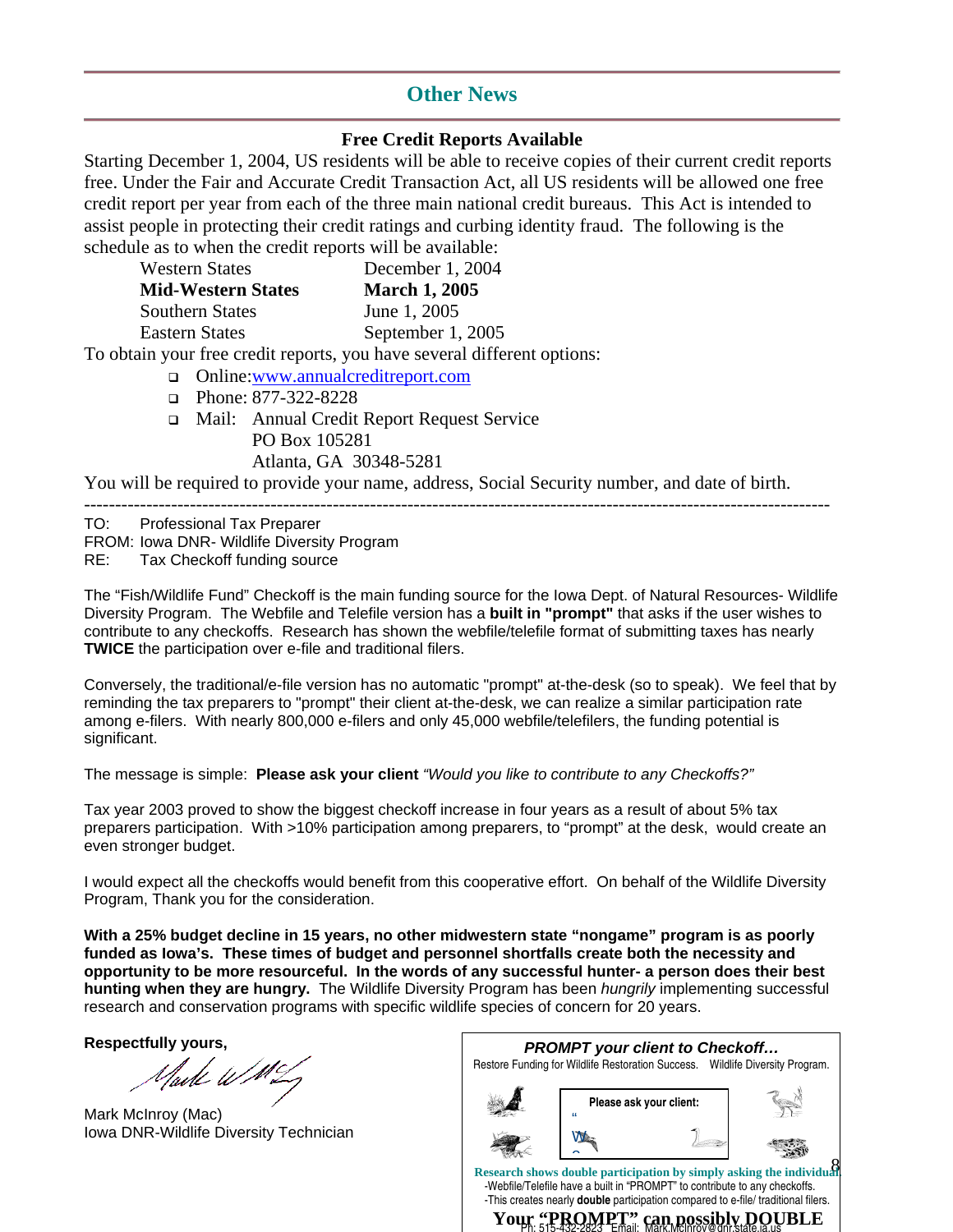**Job Opportunities** 

------------------------------------------------------------------------------------------------------------------------------------------------

If you are looking or know someone who is looking for a new position, please look here for postings or post your openings here.

------------------------------------------------------------------------------------------------------------------------- **CONTROLLER – Large daily/weekly newspaper combination**

**We have been asked by a major newspaper company to conduct a confidential search for a Controller for a daily/weekly combination. Direct newspaper experience is ideal but not an absolute pre-requisite. We will consider qualified candidates from other industries.** 

**You'll oversee all accounting functions for this high-volume and complex group of newspapers and specialty publications. Strong leadership skills are a must. You'll pull together and submit financial statements to key managers and the corporate headquarters. You'll work with a team of top professionals in developing operating plans and budgets – and, monitoring individual department and overall company performance against budget. We are seeking someone strong in financial analysis who can spot trends and recommend adjustments sooner rather than later. We need someone who can critique advertising and circulation rates to make sure that strategic initiatives will yield revenue and profit at levels consistent with the overall financial plan. You'll monitor cash expenditures and implement controls as necessary. You'll also review all proposals for capital spending and make sure that submitted ROI analyses are realistic.** 

**A degree in business administration, finance, accounting or equivalent experience is required. A solid accounting computer systems background is also necessary.** 

**The qualifications noted above are important, but leadership style and philosophy are of equal importance. You'll be in a team environment, where all department heads work in close collaboration with a singular goal in mind – customer satisfaction. You'll be given the resources you need and be allowed to run your own show.** 

**They offer a competitive compensation program that will depend on your experience and track record. The company provides excellent health and life benefits and a 401K with company match. Interviewing and moving expenses are also included.**

**This is a confidential search, so we can't reveal the name of the company or it's exact location until we enter into the interview process.** 

**If you have interest, please e-mail your resume and cover letter (with salary history) to slittle@mediarecruiters.com. If you have any questions or need any additional information, please contact me directly at 530.342.6036. Scott Little, president, Media Recruiters, Chico, CA.**

*Sr. Financial Analyst* - Columbus, Ohio providing financial planning and analysis leadership to the sales organization; 5-7+ years of related experience; Bachelor's degree in Accounting or Finance; MBA and/or CPA a plus. *Internal Controls and External Reporting Analyst* - Columbus, Ohio assisting in preparation of external financial reports and internal control reviews. Bachelor's degree in Accounting; CPA preferred; 3-5 years experience in accounting, analysis or auditing; previous public accounting experience strongly preferred.

*Financial Reporting Manager* - Columbus, Ohio coordinate the collection and consolidation of worldwide actual, budget and forecast data from SAP and other systems into Hyperion to provide a basis for reporting and analysis. Bachelor's degree in Accounting or Finance; CPA and/or MBA a plus; 5 or more years of finance or accounting experience.

*SOX Compliance Auditor; Sr Internal Auditor; Staff Auditor* - Neenah, WI Call for details or review details on our website: www.guthoffassociates.com